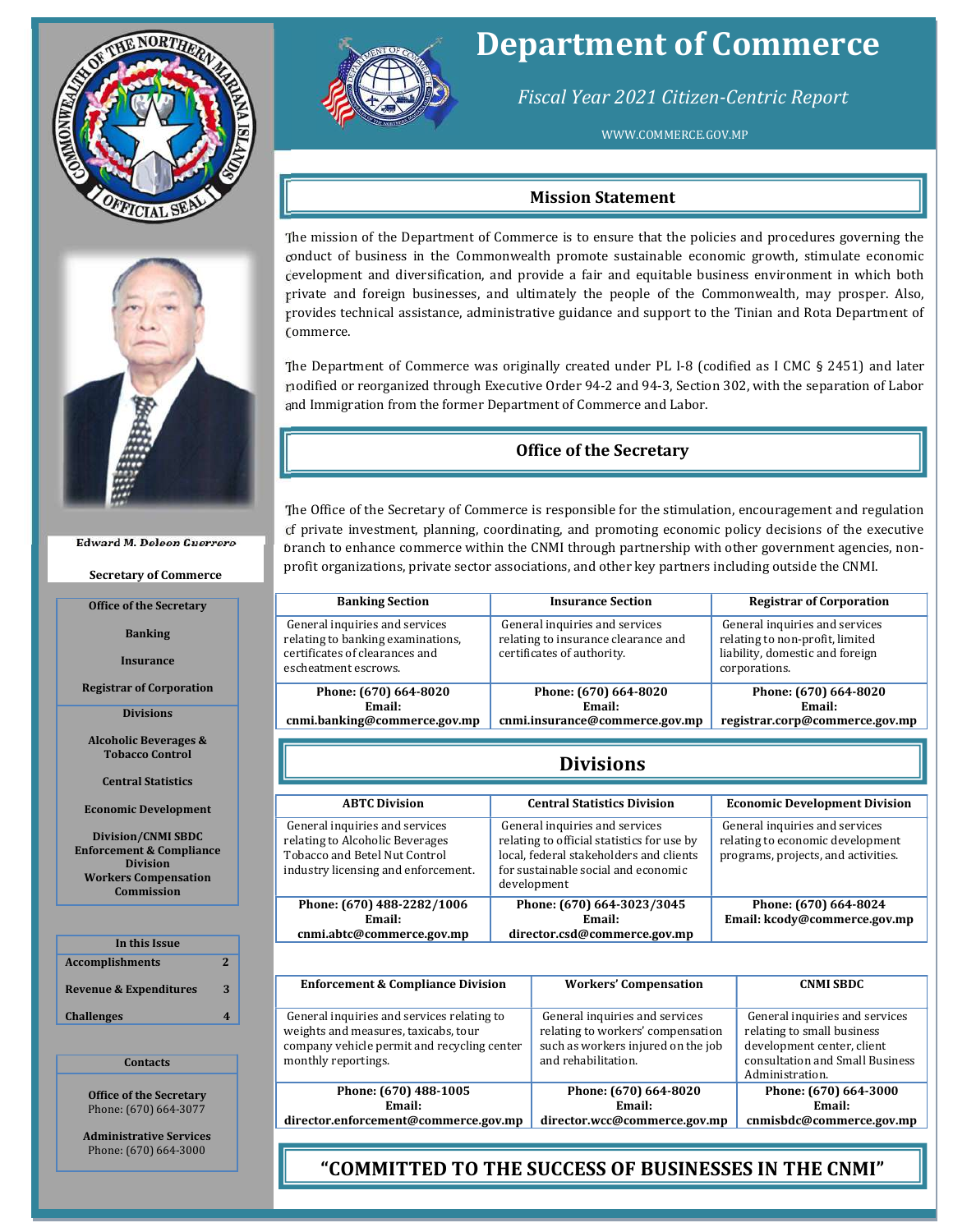## Accomplishments

 Economic Development: Sponsored two (2) local businesses to attend and exhibit at ASD Market Week in Las Vegas on August 22-25, 2021. The gift-themed trade show presence was aimed at boosting foreign exporting opportunities.

l

- CNMI Step Grant: Registered and sponsored six (6) local businesses to attend Taiwan Virtual Trade Show on April 21, 2021 to May 21, 2021. The goal is to open foreign buyer networks and encourage foreign exporting under the STEP19 Grant. Recruited small businesses to extend export training, products packaging/labeling and website development services. Five (5) qualified businesses will attend a foreign trade show before March 2022.
- Promulgation of P.L. No. 19-28 to require vehicles belonging to tour companies to be registered with the Department of Commerce and be issued a permit number for each vehicle; and for other purposes.
- Collaboration with Guam Webz in the design of the CSD data collection portal and successfully launched the data collection for the 2021 Prevailing Wage Study (PWS).
- Conducted and published the CNMI 2021 Prevailing Wage Study Survey.
- Conducted the Quarterly Consumer Price Index (CPI) for Saipan, Tinian, and Rota.
- Conducted the CNMI Quarterly Economic Indicators (EI) report.
- Collaboration with the US Bureau of Economic Analysis (BEA) on the annual production & the publication of the CNMI's Gross Domestic Product (GDP) report.
- Officially conducted CNMI Census 2020 Survey.
- $\triangleright$  MOA with the Saipan Mayors Office in providing technical assistance on the Saipan Addressing Project and the Saipan official Village Boundary delineation work.

### Highlight of 2021



CNMI STEP CLIENTS' PRODUCT SHOWCASE 2021 AFFORDABLE SHOPPING DESTINATION (ASD) SEMI-ANNUAL TRADE-SHOW Las Vegas CONVENTION CENTER

- MOA with the Commonwealth Health Care Corporation (CHCC), Noncommunicable Disease Bureau (NCDB), Community Guidance Center (CGC), and Alcohol Beverage and Tobacco Control Division (ABTC), to increase awareness and compliance rates of Public Law 11-75 (Tobacco Control Act, as amended by Public Law 21-40 – Tobacco 21 Initiative) and Public Law 16-46, Smoke Free Air Act.
- The implementation of Public Law 21-37 amending the Fee Structure approved on 01/07/2021 and took effect on 05/01/2021.
- Pursuant to P.L. 21-37 special account set up by SOF and 75% of fees collected will be for the enhancement for the ROC; to allow the Department of Commerce ROC offices (Saipan/Tinian/Rota) to enhance record keeping capabilities and to provide more effective and efficient services to businesses to procure state of the art equipments and software to implement online portal with documents submissions/filings, processing and access with all permit documents for both the Department and business clients. To conclude trainings for all One-Stop Processing Staffs and for Tinian and Rota.
- Assisted the Bureau of Environmental Health (BEH) in successfully cracking down illicit over the counter (OTC) prescriptions drugs – (Public Health Safety Effort).
- Enforcement and Compliance Operations (Testing Weights and Measures Devices).
- Successfully Conducted COVID-19 Protocol Compliance Inspections at approximately 1,256 licensed business establishments – (Operation Safety and Security).
- Successfully certified 168 employees of ABTC licensed establishments in responsibly selling and serving alcoholic beverages, tobacco and betel nut products – (Consumer Health and Safety Program).
- Successfully issued citations as a result to confiscations of AAFES beers at 5 different licensed establishments – (Enforcement and Protection of CNMI Economic Resources).
- Successfully secured \$1.05M contract with the U.S. Food and Drug Administration (FDA), to assist in carrying-out the FDA State Tobacco Compliance Inspection Program.

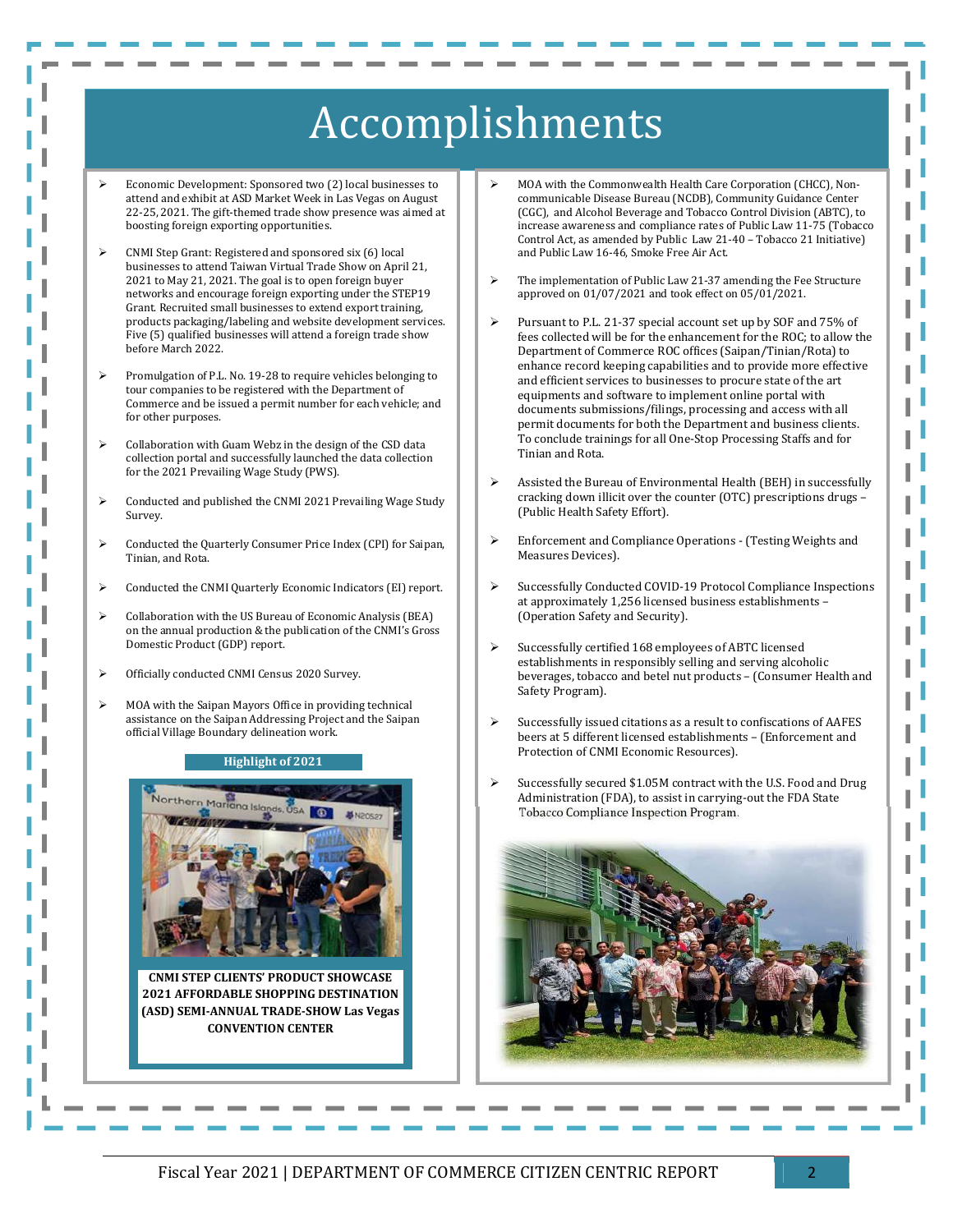## Revenue & Expenditures

### PUBLIC LAW 21-35 vs. ACTUAL EXPENDITURES

2021 Budget & Expenditures

| <b>ALL-OTHERS TOTAL</b><br><b>EXPENDITURES</b> |   |                              |    | FY2021 Public Law 22-08 All Others |              |                     |        |                     | <b>ARPA Funds</b><br>Personnel |                     |  |  |
|------------------------------------------------|---|------------------------------|----|------------------------------------|--------------|---------------------|--------|---------------------|--------------------------------|---------------------|--|--|
| <b>Operation Expenditures</b>                  |   | <b>Budgeted</b>              |    | Expenditures                       |              | <b>Expenditures</b> |        | <b>Expenditures</b> |                                | <b>Expenditures</b> |  |  |
| Public Auditor Fee 1%                          |   |                              | \$ | 9,579.00 \$                        |              |                     | s      | ı.                  | \$                             | 4,560.00            |  |  |
| <b>Professional Services</b>                   |   |                              | \$ | ÷                                  | $\mathsf{S}$ | 2,412.00 \$         |        | ä,                  | 5                              |                     |  |  |
| <b>Communications</b>                          |   |                              | Š. | 1,462.00                           | $\mathsf{S}$ | 15,584.64           | 5      | ¥.                  | Ŝ                              | $\sim$              |  |  |
| Dues/Subscription                              |   |                              | Ś  | 70.00 \$                           |              | 300.00 \$           |        | $\bullet$           | Ś                              | ۸                   |  |  |
| Licenses/Fees                                  |   |                              | Ś  | 25.00                              |              |                     | Ś      | à.                  | Ś                              | ٠                   |  |  |
| Printing/Photocopying                          |   |                              | ś  | 240.00 S                           |              | 16,412.00 \$        |        | ٠                   | \$                             | ٠                   |  |  |
| Travel                                         |   |                              | Ś  | 5,344.00 \$                        |              | 6,724.00 \$         |        | ×.                  | Ś                              | ×                   |  |  |
| Repair/Maintenance                             |   |                              | Ŝ  | 1,540.00 \$                        |              | 22.764.15 \$        |        | ×                   | Ś                              | ÷,                  |  |  |
| Utilities - Power                              |   |                              | Ś  | 18,295.00                          | \$           | 23,118.10 \$        |        | ٠                   | \$                             | Ġ,                  |  |  |
| <b>Cleaning Services</b>                       |   |                              | Ś  | ٠                                  | 5            | 2,250.00 \$         |        | ٠                   | Ś                              | ۰                   |  |  |
| Fuel / Lubrication                             |   |                              | Ś  |                                    | \$           | 7,659.07            | 5      |                     | \$                             | ٠                   |  |  |
| Freight/Handling                               |   |                              | Ś  | 60.00                              |              |                     | Ś      |                     | Ś                              | ¥                   |  |  |
| Supplies - Office                              |   |                              | Š  |                                    | s            | 3.525.13            | s      | 165.00              | 'S                             |                     |  |  |
| Supplies - Operations                          |   |                              | Ś  | 64.00                              | $\mathsf{S}$ | 63.549.27           | $\sim$ |                     | Ś                              | ٠                   |  |  |
| Supplies - Furnitures & Fixtures               |   |                              | Ś  |                                    | \$           | 14,965.95 \$        |        | ÷                   | Š                              | ×                   |  |  |
| Vehicle-Pub Serv & Admin                       |   |                              | Ś  | 84,000.00                          |              |                     | Ś      | U,                  | Ś                              | Y.                  |  |  |
| Equipment under SSk                            |   |                              |    |                                    | \$           | 2.287.95            | \$     | 2                   | Ŝ                              |                     |  |  |
| Machinery Tools / Equipment                    |   |                              | \$ |                                    | \$           | 6,526.63 \$         |        | ä,                  | S.                             |                     |  |  |
| <b>Total Operations</b>                        | Ś | 73,461.00<br>Annual Lump Sum | s  | 120,679.00                         | s            | 188,078.89 \$       |        | 165.00              |                                | 4,560.00            |  |  |

|                 |              |           |                                                                 | <b>ARPA Funds</b><br>Personnel                                                                          |
|-----------------|--------------|-----------|-----------------------------------------------------------------|---------------------------------------------------------------------------------------------------------|
| <b>Budgeted</b> |              |           |                                                                 | <b>Expenditures</b>                                                                                     |
|                 | ŝ            |           |                                                                 | 119,364.00                                                                                              |
|                 | Ś            | 94,217.00 |                                                                 | 3,978.00                                                                                                |
|                 | 5            |           | s                                                               | 1,965.00                                                                                                |
|                 | Ŝ            | 7,342.00  | $\overline{\mathbf{S}}$                                         | 961.00                                                                                                  |
|                 | $\mathsf{s}$ |           |                                                                 | 805.00                                                                                                  |
|                 |              |           |                                                                 | 7,677.00                                                                                                |
|                 |              |           |                                                                 | 9,103.00                                                                                                |
|                 |              |           |                                                                 | 1,816.00                                                                                                |
|                 | 5            |           |                                                                 | $\,$                                                                                                    |
|                 |              |           | FY2021 Public Law 22-08 Personnel Budget<br><b>Expenditures</b> | 719.090.00 \$<br>$\sim$<br>9,620.00 \$<br>50,896.00 \$<br>125,240.00 \$<br>11.989.00 \$<br>13.494.00 \$ |

 $5$  1,031,888.00

 $5 - 145,669,00$ 

 $5 - 1,004,142.00$ 

Annual Lump Sum

| <b>NOP</b><br>Divisions' Expenditures |    | <b>PL 22-08 Budget</b> |                |                   |            | Actual Expenditure due to budget cuts & furlough |                |              |  |                 | ARPA FUNDING as of 09/30/2021 |                  |              |                        |  |
|---------------------------------------|----|------------------------|----------------|-------------------|------------|--------------------------------------------------|----------------|--------------|--|-----------------|-------------------------------|------------------|--------------|------------------------|--|
|                                       |    | <b>Budgeted</b>        | Personnel      | <b>Operations</b> | <b>NOP</b> | <b>Total Expenditures</b>                        | Personnel      | Operations   |  | <b>Budgeted</b> |                               | <b>Total Exp</b> | Personnel    | <b>Operations</b>      |  |
| Secretary of Commerce                 | 14 | \$329,958.00           | \$291,111.00   | 538, 847.00       |            | \$385,568.00                                     | \$279,407.00   | \$106,161.00 |  | \$229,082.00    |                               | 45,697.00 9      |              | 43,429.00 \$ 2,268.00  |  |
| Economic Development                  |    | \$150,911.00           | \$147,637.00   | \$3,274.00        |            | \$160,311.00                                     | \$158,992.00   | \$1,319.00   |  | \$27,152.00     |                               | 12,088.00 \$     | 11,819.00 \$ | 269.00                 |  |
| <b>Statistical Research</b>           |    | \$170,639.00           | \$157,662.00   | \$12,977.00       |            | \$165,106.00                                     | \$155,925.00   | \$9,181.00   |  | \$41,646.00     |                               | 11,906.00        | 11.494.00 \$ | 412.00                 |  |
| ABTC                                  |    | \$253,561.00           | \$239,089.00   | \$14,472.00       |            | \$255,108.00                                     | \$252,636.00   | \$2,472.00   |  | \$101,953.00    |                               | 44,195.00        |              | 43,186.00 \$ 1,009.00  |  |
| Enforce & Compliance                  |    | \$79,390.00            | \$76,915.00    | \$2,475.00        |            | \$88,368.00                                      | \$87,593.00    | \$775.00     |  | \$29,548.00     |                               | 29,176.00 9      | 28,883.00 \$ | 293.00                 |  |
| Worker's Comp. Comm.                  |    | \$93,144.00            | \$91,728.00    | 51,416.00         |            | \$98,106.00                                      | \$97,335.00    | \$771.00     |  | \$31,161.00     |                               | 7,167.00 \$      | 6,858.00 \$  | 309.00                 |  |
| Total                                 | 51 | \$1,077,603.00         | \$1,004,142.00 | \$73,461.00       | 28         | \$1,152,567.00                                   | \$1,031,888.00 | \$120,679.00 |  | 460,542.00      |                               | 150.229.00       |              | 145,669.00 \$ 4,560.00 |  |

**Total Personnel** 

## Performance Indicators

| <b>Services</b>                      | FY 2019 Activities | FY 2019 Revenue                         |              |              |              |        |              | FY 2020 Activities | FY 2020 Revenue | FY 2021 Activities | FY 2021 Revenue |
|--------------------------------------|--------------------|-----------------------------------------|--------------|--------------|--------------|--------|--------------|--------------------|-----------------|--------------------|-----------------|
| Alcohol Beverage Tobacco Division    | 1.827              | \$293,009.00                            |              | 1.185        | \$190,397.00 | 2,356  | \$176,250.00 |                    |                 |                    |                 |
| Banking                              | 169                |                                         | \$53,442.00  | 129          | \$46,509.00  | 347    | \$25,217.00  |                    |                 |                    |                 |
| Enforcement and Compliance Division  | 479                |                                         | \$28,645.00  | 335          | \$21,507.00  | 440    | \$25,905.00  |                    |                 |                    |                 |
| Office of the Insurance Commissioner | 673                |                                         | \$33,675.00  | 531          | \$26,900.00  | 576    | \$29,318.00  |                    |                 |                    |                 |
| Registar of Corporations             | 3,103              | \$260,858.00                            |              | 2,950        | \$223,512.00 | 2,838  | \$443,153.00 |                    |                 |                    |                 |
| Workers' Compensation Commission     | 5,629              | \$70,422.00                             |              | 4,476        | \$58,255.00  | 5,240  | \$59,815.00  |                    |                 |                    |                 |
| Rota - Commerce                      | $\bf{0}$           | \$0.00                                  |              | $\mathbf{0}$ | $\theta$     | 355    | \$16,735.00  |                    |                 |                    |                 |
| Tinian - Commerce                    | 0                  |                                         | \$0.00       |              | $\theta$     | 50     | \$10,245.00  |                    |                 |                    |                 |
| Total                                | 11,880             |                                         | \$740,051.00 |              | \$567,080.00 | 12,202 | \$786,638.00 |                    |                 |                    |                 |
| Services                             | FY 2019 Activities | FY 2020 Activities   FY 2021 Activities |              |              |              |        |              |                    |                 |                    |                 |
| <b>Central Statistics Division</b>   | 91                 | 106                                     | 111          |              |              |        |              |                    |                 |                    |                 |
| Economic Development Division        | 277                |                                         | 20           |              |              |        |              |                    |                 |                    |                 |
| <b>Total</b>                         | 368                | 106                                     | 131          |              |              |        |              |                    |                 |                    |                 |